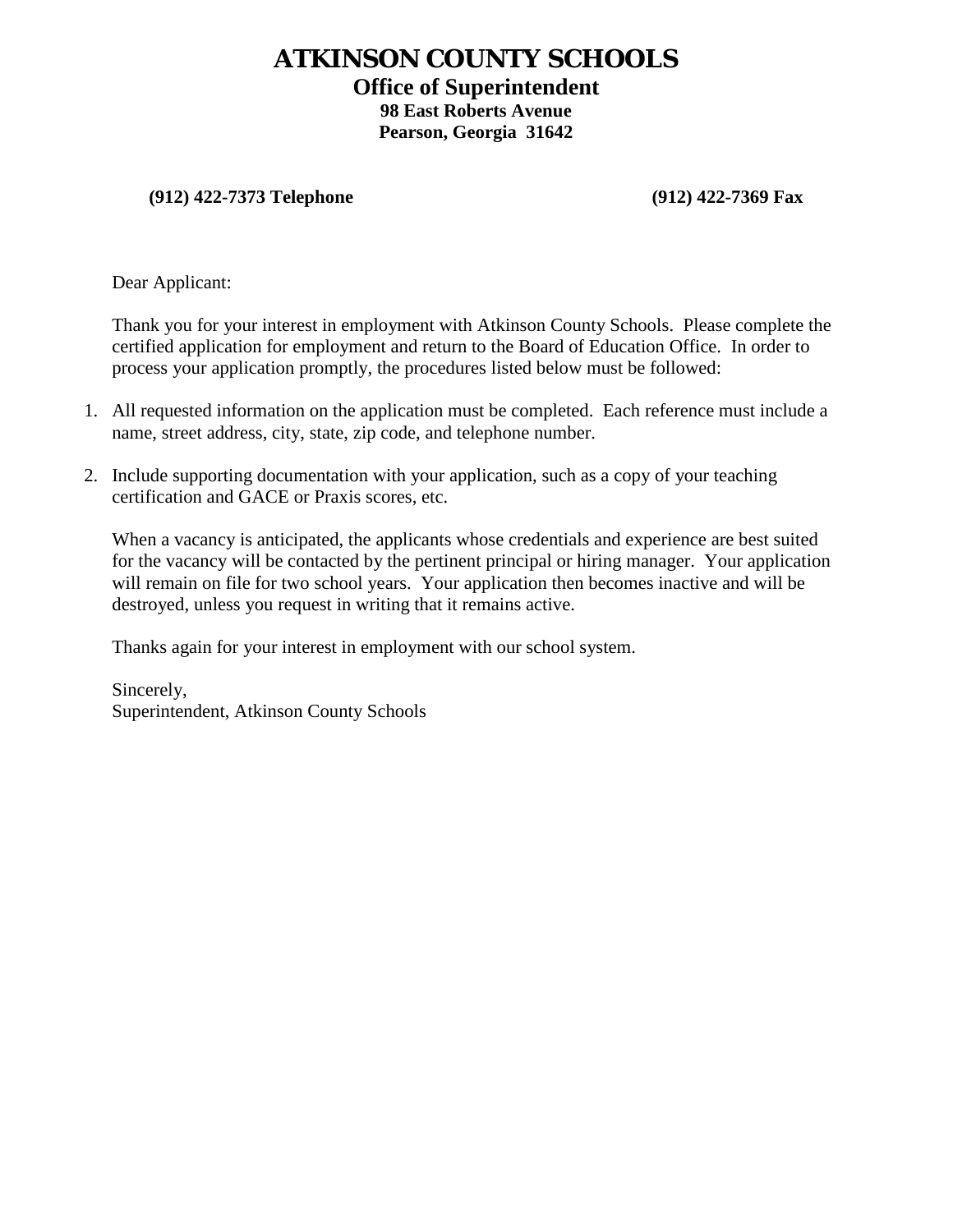| A                                                                              | <b>Atkinson County Schools</b><br><b>Advancing The Children's Opportunities</b> |                                                                                                                                                                                                                                                                                                                                                                                                                                                                                                                                                                                                                                                                                                                                                                                                                                                                                                                                                                                                                                 |
|--------------------------------------------------------------------------------|---------------------------------------------------------------------------------|---------------------------------------------------------------------------------------------------------------------------------------------------------------------------------------------------------------------------------------------------------------------------------------------------------------------------------------------------------------------------------------------------------------------------------------------------------------------------------------------------------------------------------------------------------------------------------------------------------------------------------------------------------------------------------------------------------------------------------------------------------------------------------------------------------------------------------------------------------------------------------------------------------------------------------------------------------------------------------------------------------------------------------|
|                                                                                | 98 E. Roberts Avenue<br>Pearson, GA 31642                                       |                                                                                                                                                                                                                                                                                                                                                                                                                                                                                                                                                                                                                                                                                                                                                                                                                                                                                                                                                                                                                                 |
| Date of Application:                                                           | <b>Certified Employee Application</b>                                           | <b>Department Use Only</b><br><b>Date</b><br>Interviewer: $\frac{1}{\sqrt{1-\frac{1}{2}}}\frac{1}{\sqrt{1-\frac{1}{2}}\sqrt{1-\frac{1}{2}}\sqrt{1-\frac{1}{2}}\sqrt{1-\frac{1}{2}}\sqrt{1-\frac{1}{2}}\sqrt{1-\frac{1}{2}}\sqrt{1-\frac{1}{2}}\sqrt{1-\frac{1}{2}}\sqrt{1-\frac{1}{2}}\sqrt{1-\frac{1}{2}}\sqrt{1-\frac{1}{2}}\sqrt{1-\frac{1}{2}}\sqrt{1-\frac{1}{2}}\sqrt{1-\frac{1}{2}}\sqrt{1-\frac{1}{2}}\sqrt{1-\frac{1}{2}}\sqrt{1-\frac{1}{2}}$<br>$\text{Location:}\n \underline{\hspace{2cm}}\n \underline{\hspace{2cm}}\n \underline{\hspace{2cm}}\n \underline{\hspace{2cm}}\n \underline{\hspace{2cm}}\n \underline{\hspace{2cm}}\n \underline{\hspace{2cm}}\n \underline{\hspace{2cm}}\n \underline{\hspace{2cm}}\n \underline{\hspace{2cm}}\n \underline{\hspace{2cm}}\n \underline{\hspace{2cm}}\n \underline{\hspace{2cm}}\n \underline{\hspace{2cm}}\n \underline{\hspace{2cm}}\n \underline{\hspace{2cm}}\n \underline{\hspace{2cm}}\n \underline{\hspace{2cm}}\n \underline{\hspace{2cm}}\n \underline{\hs$ |
|                                                                                |                                                                                 |                                                                                                                                                                                                                                                                                                                                                                                                                                                                                                                                                                                                                                                                                                                                                                                                                                                                                                                                                                                                                                 |
|                                                                                |                                                                                 |                                                                                                                                                                                                                                                                                                                                                                                                                                                                                                                                                                                                                                                                                                                                                                                                                                                                                                                                                                                                                                 |
|                                                                                | <b>Position Information</b>                                                     |                                                                                                                                                                                                                                                                                                                                                                                                                                                                                                                                                                                                                                                                                                                                                                                                                                                                                                                                                                                                                                 |
| Check All Positions For Which You Are Applying:                                |                                                                                 |                                                                                                                                                                                                                                                                                                                                                                                                                                                                                                                                                                                                                                                                                                                                                                                                                                                                                                                                                                                                                                 |
| $\Box$<br>П.<br>П.<br>Middle Grades, Grades 6-7 <b>D</b> Media Specialist<br>П | □ High School, Grades 8-12 (Subject: __________)                                | $\Box$ Counselor<br>□ School Social Worker<br>$\Box$ Psychologist<br>Administrator<br>Other<br>$\Box$                                                                                                                                                                                                                                                                                                                                                                                                                                                                                                                                                                                                                                                                                                                                                                                                                                                                                                                           |
| Check Extracurricular Activities You May Be Interested in Sponsoring:          |                                                                                 |                                                                                                                                                                                                                                                                                                                                                                                                                                                                                                                                                                                                                                                                                                                                                                                                                                                                                                                                                                                                                                 |
| $\Box$ Year Book<br>$\Box$ Literary Events<br>$\Box$ Coach (Sport:             | Drill Team/Flag Corps<br>□ One Act Play<br>Student Council                      | $\Box$ Clubs (Science, Art, Etc.)<br>$\Box$ Cheerleading<br>$\Box$ Other:                                                                                                                                                                                                                                                                                                                                                                                                                                                                                                                                                                                                                                                                                                                                                                                                                                                                                                                                                       |

## **Certification Information**

|                                                                                                                                                                                                                             | Have you ever held a Georgia Teaching Certificate? _____Yes _______No                                                       |                         | Certification Number:                                                                                                           |                |  |
|-----------------------------------------------------------------------------------------------------------------------------------------------------------------------------------------------------------------------------|-----------------------------------------------------------------------------------------------------------------------------|-------------------------|---------------------------------------------------------------------------------------------------------------------------------|----------------|--|
| Type                                                                                                                                                                                                                        | Number                                                                                                                      | Degree Level            | <b>Expiration Date</b>                                                                                                          | Area(s)        |  |
| Type                                                                                                                                                                                                                        | Number                                                                                                                      | Degree Level            | <b>Expiration Date</b>                                                                                                          | Area(s)        |  |
| Do you presently or have you ever held a teaching or leadership certificate, permit, or license issued by the Georgia<br>Professional Standards Commission? $\Box$ Yes<br>$\Box$ No<br>If yes, provide date of application: |                                                                                                                             |                         |                                                                                                                                 |                |  |
|                                                                                                                                                                                                                             |                                                                                                                             |                         | Do you hold a valid teaching certificate from another state? $\Box$ Yes $\Box$ No Which State                                   | (Enclose Copy) |  |
|                                                                                                                                                                                                                             | Have you taken the "Georgia Teaching Certification Test" in your field of study? $\square$ Yes<br><b>GACE</b><br>$\Box$ Yes | <b>NTE</b><br>$\Box$ No | $\Box$ No<br>Praxis II $\Box$ Yes $\Box$ No Passed: $\Box$ Yes $\Box$ No (Enclose Copy of Score Report)<br>$\Box$ Yes $\Box$ No |                |  |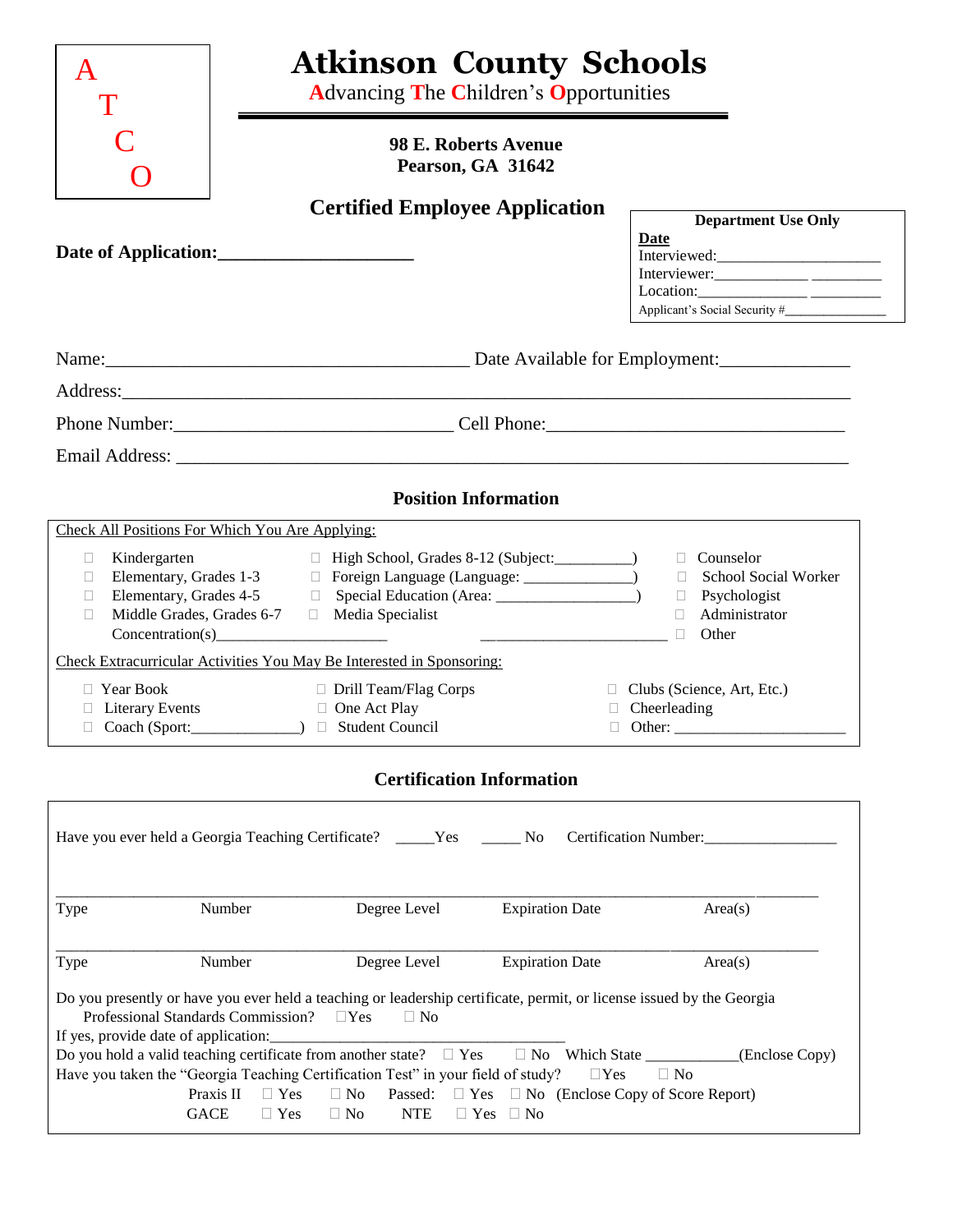## **PROFESSIONAL PREPARATION**

| <b>Name of School</b>   | <b>City/State</b> | Grad<br>Date | <b>Credit or</b><br><b>Degree</b> | <b>Dates</b><br><b>Attended</b> | <b>Major</b> | <b>Subject</b> | <b>Minor</b> | <b>Subject</b> |
|-------------------------|-------------------|--------------|-----------------------------------|---------------------------------|--------------|----------------|--------------|----------------|
| <b>High School</b>      |                   |              |                                   |                                 |              |                |              |                |
| College/University      |                   |              |                                   |                                 |              |                |              |                |
| Graduate Study          |                   |              |                                   |                                 |              |                |              |                |
| <b>Additional Study</b> |                   |              |                                   |                                 |              |                |              |                |

#### **Education**

## **Student Teaching**

| From  |      | To    |      |                   |      | Location     | Grade and/or |
|-------|------|-------|------|-------------------|------|--------------|--------------|
| Month | Year | Month | Year | School/Supervisor | City | <b>State</b> | Subjects     |
|       |      |       |      |                   |      |              |              |
|       |      |       |      |                   |      |              |              |

# **Teaching and/or Administrative Experience (**In order beginning with most recent position)

| School Address   | Date From - To | Superintendent | Grade or | Reason for |
|------------------|----------------|----------------|----------|------------|
| City, State, Zip | Month Day Year | Or Principal   | Subjects | Leaving    |
|                  |                |                |          |            |
|                  |                |                |          |            |
|                  |                |                |          |            |
|                  |                |                |          |            |
|                  |                |                |          |            |
|                  |                |                |          |            |
|                  |                |                |          |            |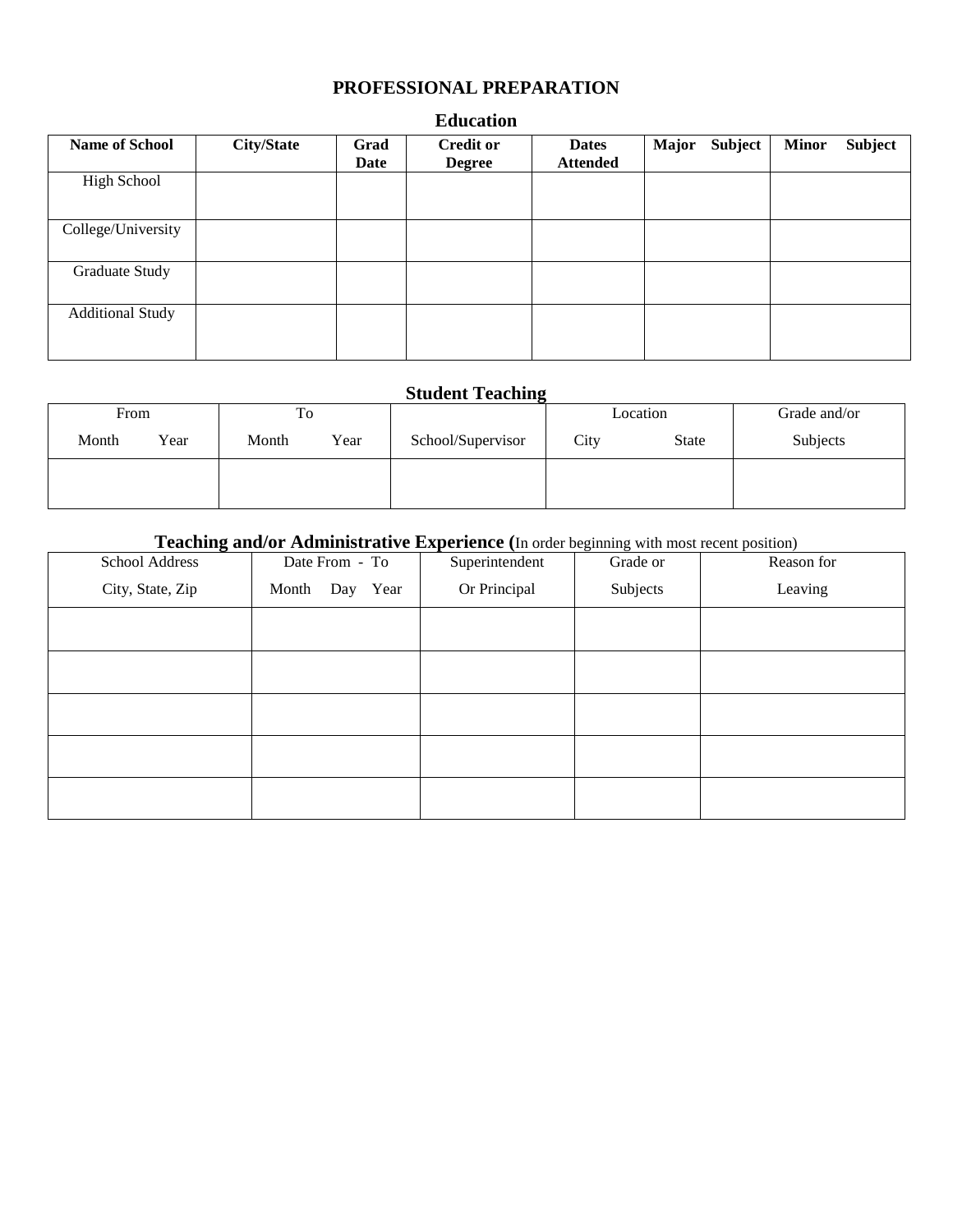|            |                | Have You Ever: (Each question must be answered)                                                                                                                                                                                                                                                                                              |
|------------|----------------|----------------------------------------------------------------------------------------------------------------------------------------------------------------------------------------------------------------------------------------------------------------------------------------------------------------------------------------------|
| <b>Yes</b> | N <sub>0</sub> |                                                                                                                                                                                                                                                                                                                                              |
| $\Box$     | Ш              | Failed to have an employment contract renewed with a school system?                                                                                                                                                                                                                                                                          |
|            | $\Box$         | Abandoned an employment contract with a school system by resigning without obtaining release from or the consent<br>of its board of education?                                                                                                                                                                                               |
| $\perp$    | $\Box$         | Been dismissed from employment with a school system or asked to resign?                                                                                                                                                                                                                                                                      |
|            | $\Box$         | Had a teaching credential denied, revoked or suspended in any state?                                                                                                                                                                                                                                                                         |
|            | ⊔              | Received an unsatisfactory performance evaluation from an employer?                                                                                                                                                                                                                                                                          |
|            | $\Box$         | Are there presently any charges pending against you alleging your commission of a felony-grade crime, a crime<br>involving moral turpitude, or relating to a violation of any standard of performance or code of ethics of any profession?                                                                                                   |
|            |                | Has any adverse action (e.g. warning, reprimand, suspension, revocation, voluntary surrender, monitoring, etc.) ever<br>occurred relating to your teaching or leadership certificate, license, or permit issued by the Georgia Professional<br>Standards Commission, or any other similar regulatory agency outside of the state of Georgia? |
|            | $\Box$         | Have you taught sufficient years in any other Georgia public school system so as to acquire "tenure" under the Georgia<br>Fair Dismissal Law? If yes, list the name(s) of the school system(s) and dates of employment:                                                                                                                      |
|            |                | Are you presently under contract with any other school system?                                                                                                                                                                                                                                                                               |

### **References**

Reference forms are attached to this application and are to be given to the references indicated below with instructions that they mail their reference form to the Atkinson County Board of Education. Please remember that no application will be considered complete until these references have been received. **It is strongly recommended that you select references that can comment on work experiences as an evaluator, supervisor, etc.**

| <b>Name</b> | <b>Address</b> | <b>Phone</b> |
|-------------|----------------|--------------|
|             |                |              |
|             |                |              |
|             |                |              |
|             |                |              |
|             |                |              |
|             |                |              |

#### **APPLICANT SIGNATURE STATEMENT**

**I hereby certify that I have carefully read and reviewed the foregoing Certified Employee Application with the Atkinson County School System. Further, I hereby certify that all of the information contained in my responses is true, accurate, and complete. I understand and acknowledge that the failure to provide true, accurate, and complete information will provide good and sufficient reason to (a) deny this application for employment with the Atkinson County School System; or (b) terminate my employment with the Atkinson County School System at a later time if I am hired. Should I become employed by the Atkinson County School System by virtue of this application, I agree to obey and abide by all of its policies and regulations.**

**I understand and acknowledge that all personnel employed by a local board of education in the state of Georgia are required by law to be fingerprinted and have a criminal background check by virtue of said employment, and at subsequent times and intervals during that employment. In this regard, I agree to be fingerprinted when requested and consent to the check of my criminal background in accordance with the laws of Georgia and the rules and regulations of the Atkinson County School System by virtue of this application for employment, and at subsequent times and intervals if I am hired. I agree to fully cooperate to accomplish the foregoing, including but not limited to signing any forms required.**

**\_\_\_\_\_\_\_\_\_\_\_\_\_\_\_\_\_\_\_\_\_\_\_\_\_\_\_\_\_\_\_\_\_\_\_\_\_\_\_\_\_\_\_\_\_\_\_\_\_\_\_\_\_\_\_\_\_ \_\_\_\_\_\_\_\_\_\_\_\_\_\_\_\_\_\_\_\_\_\_\_\_\_\_\_\_\_\_\_\_\_\_\_**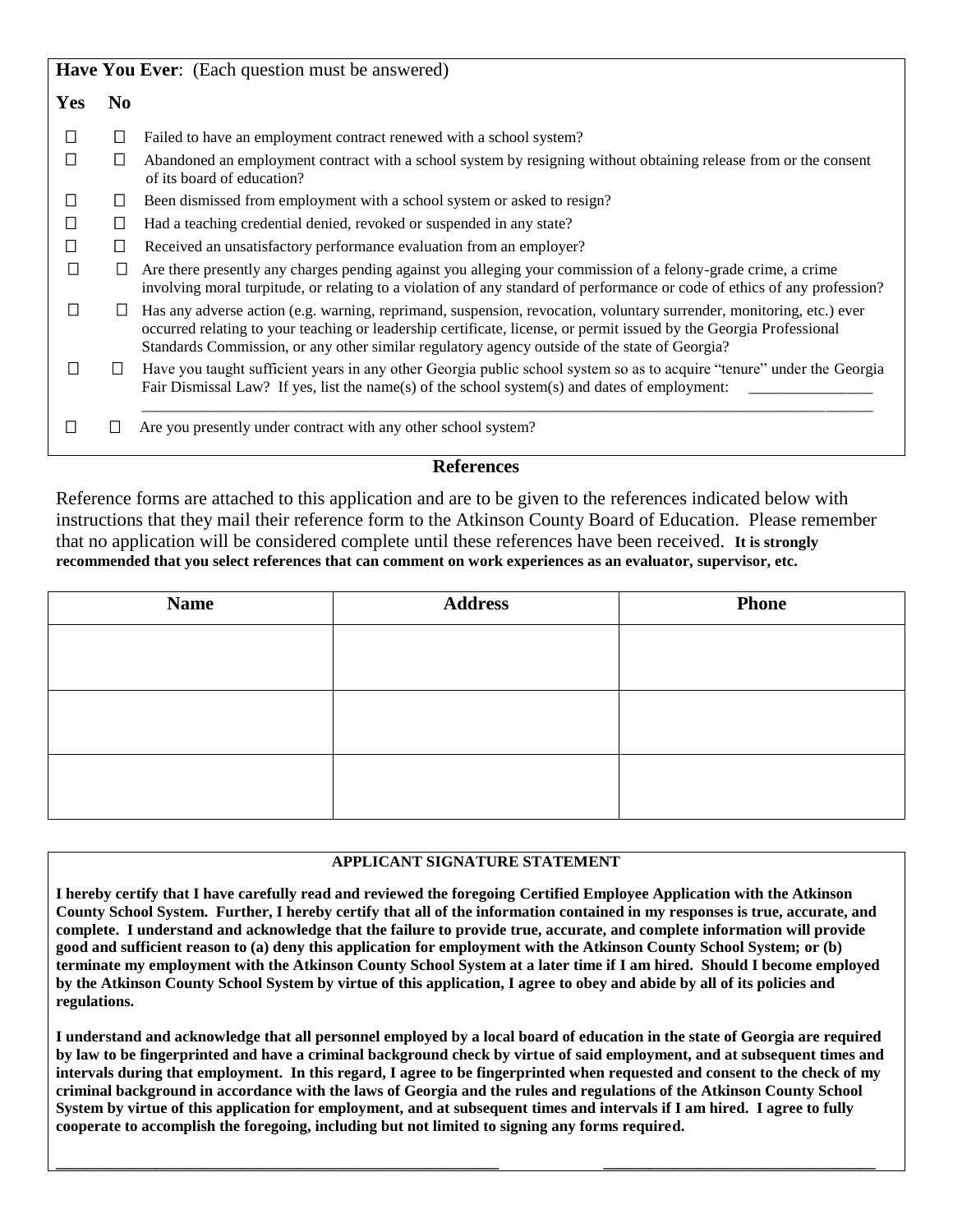**The Atkinson County School System is an equal opportunity employer and does not discriminate on the basis of race, color, religion, national origin, age or handicap in its employment practices.**